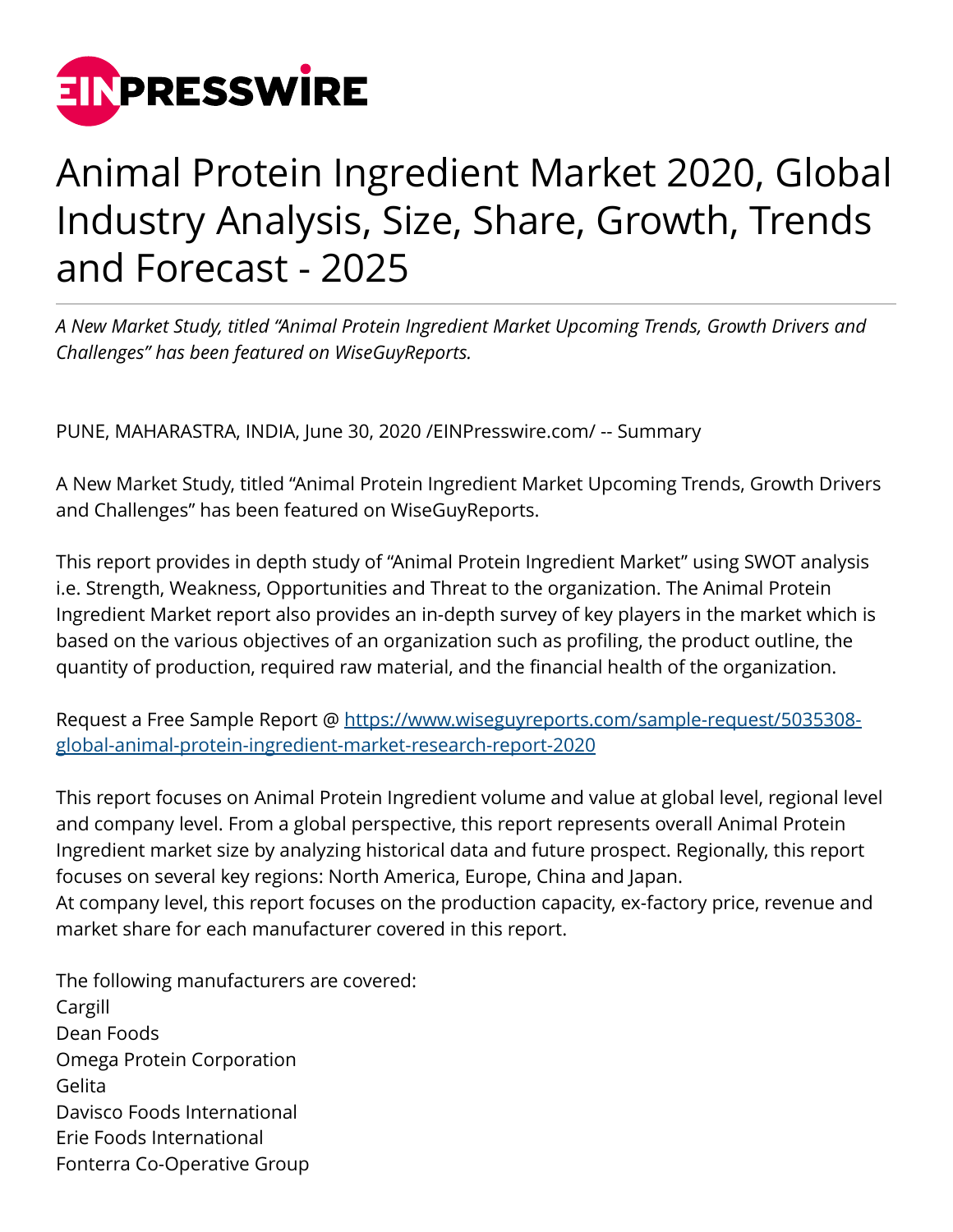Manildra Milk Specialties Omega Protein Hilmar Cheese

Segment by Regions North America Europe China Japan

Segment by Type Egg protein Gelatin Dairy Protein

Segment by Application Nutritional Supplements Food & Beverages **Other** 

At Any Query @ [https://www.wiseguyreports.com/enquiry/5035308-global-animal-protein](https://www.wiseguyreports.com/enquiry/5035308-global-animal-protein-ingredient-market-research-report-2020)[ingredient-market-research-report-2020](https://www.wiseguyreports.com/enquiry/5035308-global-animal-protein-ingredient-market-research-report-2020)

Major Key Points in Table of Content

- 1 Animal Protein Ingredient Market Overview
- 1.1 Product Overview and Scope of Animal Protein Ingredient
- 1.2 Animal Protein Ingredient Segment by Type
- 1.2.1 Global Animal Protein Ingredient Production Growth Rate Comparison by Type 2020 VS 2026
- 1.2.2 Egg protein
- 1.2.3 Gelatin
- 1.2.4 Dairy Protein
- 1.3 Animal Protein Ingredient Segment by Application
- 1.3.1 Animal Protein Ingredient Consumption Comparison by Application: 2020 VS 2026
- 1.3.2 Nutritional Supplements
- 1.3.3 Food & Beverages
- 1.3.4 Other
- 1.4 Global Animal Protein Ingredient Market by Region
- 1.4.1 Global Animal Protein Ingredient Market Size Estimates and Forecasts by Region: 2020 VS 2026
- 1.4.2 North America Estimates and Forecasts (2015-2026)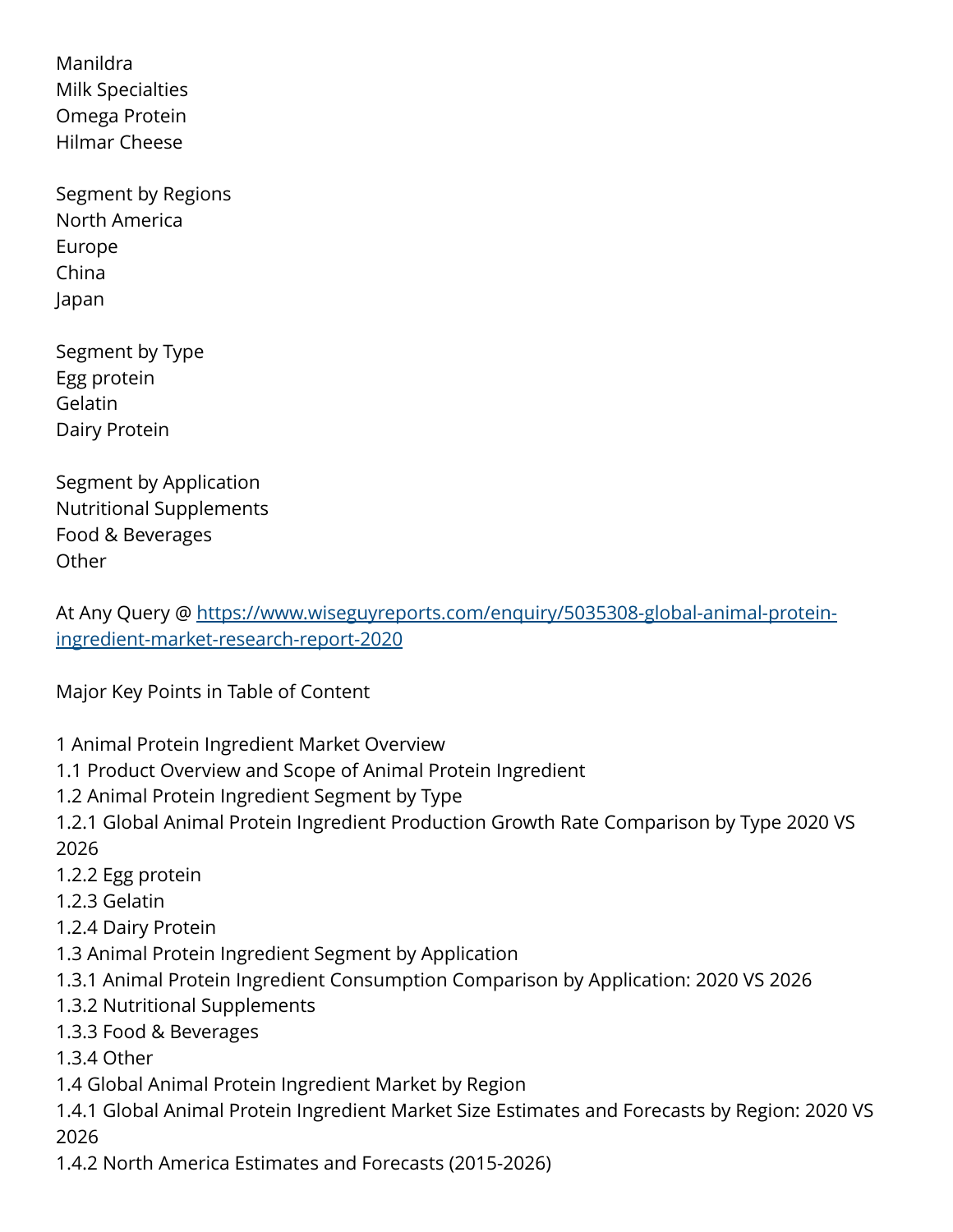- 1.4.3 Europe Estimates and Forecasts (2015-2026)
- 1.4.4 China Estimates and Forecasts (2015-2026)
- 1.4.5 Japan Estimates and Forecasts (2015-2026)
- 1.5 Global Animal Protein Ingredient Growth Prospects
- 1.5.1 Global Animal Protein Ingredient Revenue Estimates and Forecasts (2015-2026)

1.5.2 Global Animal Protein Ingredient Production Capacity Estimates and Forecasts (2015- 2026)

1.5.3 Global Animal Protein Ingredient Production Estimates and Forecasts (2015-2026)

2 Market Competition by Manufacturers

2.1 Global Animal Protein Ingredient Production Capacity Market Share by Manufacturers (2015- 2020)

2.2 Global Animal Protein Ingredient Revenue Share by Manufacturers (2015-2020)

2.3 Market Share by Company Type (Tier 1, Tier 2 and Tier 3)

2.4 Global Animal Protein Ingredient Average Price by Manufacturers (2015-2020)

- 2.5 Manufacturers Animal Protein Ingredient Production Sites, Area Served, Product Types
- 2.6 Animal Protein Ingredient Market Competitive Situation and Trends
- 2.6.1 Animal Protein Ingredient Market Concentration Rate
- 2.6.2 Global Top 3 and Top 5 Players Market Share by Revenue

2.6.3 Mergers & Acquisitions, Expansion

….

7 Company Profiles and Key Figures in Animal Protein Ingredient Business

7.1 Cargill

- 7.1.1 Cargill Animal Protein Ingredient Production Sites and Area Served
- 7.1.2 Cargill Animal Protein Ingredient Product Introduction, Application and Specification

7.1.3 Cargill Animal Protein Ingredient Production Capacity, Revenue, Price and Gross Margin (2015-2020)

7.1.4 Cargill Main Business and Markets Served

7.2 Dean Foods

7.2.1 Dean Foods Animal Protein Ingredient Production Sites and Area Served

7.2.2 Dean Foods Animal Protein Ingredient Product Introduction, Application and Specification

7.2.3 Dean Foods Animal Protein Ingredient Production Capacity, Revenue, Price and Gross Margin (2015-2020)

- 7.2.4 Dean Foods Main Business and Markets Served
- 7.3 Omega Protein Corporation
- 7.3.1 Omega Protein Corporation Animal Protein Ingredient Production Sites and Area Served

7.3.2 Omega Protein Corporation Animal Protein Ingredient Product Introduction, Application and Specification

7.3.3 Omega Protein Corporation Animal Protein Ingredient Production Capacity, Revenue, Price and Gross Margin (2015-2020)

7.3.4 Omega Protein Corporation Main Business and Markets Served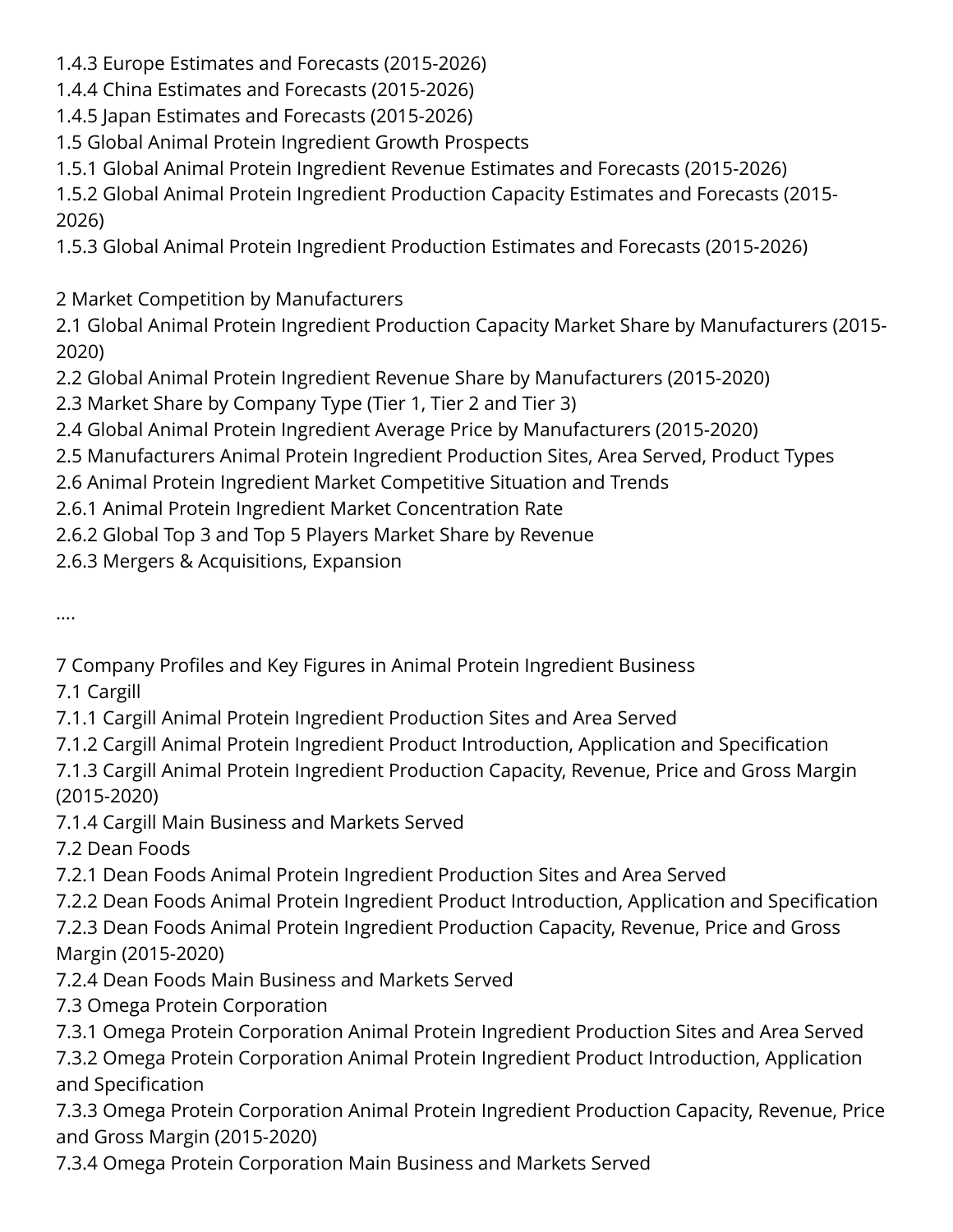7.4 Gelita

7.4.1 Gelita Animal Protein Ingredient Production Sites and Area Served

7.4.2 Gelita Animal Protein Ingredient Product Introduction, Application and Specification

7.4.3 Gelita Animal Protein Ingredient Production Capacity, Revenue, Price and Gross Margin (2015-2020)

7.4.4 Gelita Main Business and Markets Served

7.5 Davisco Foods International

7.5.1 Davisco Foods International Animal Protein Ingredient Production Sites and Area Served

7.5.2 Davisco Foods International Animal Protein Ingredient Product Introduction, Application and Specification

7.5.3 Davisco Foods International Animal Protein Ingredient Production Capacity, Revenue, Price and Gross Margin (2015-2020)

7.5.4 Davisco Foods International Main Business and Markets Served

7.6 Erie Foods International

7.6.1 Erie Foods International Animal Protein Ingredient Production Sites and Area Served

7.6.2 Erie Foods International Animal Protein Ingredient Product Introduction, Application and Specification

7.6.3 Erie Foods International Animal Protein Ingredient Production Capacity, Revenue, Price and Gross Margin (2015-2020)

7.6.4 Erie Foods International Main Business and Markets Served

7.7 Fonterra Co-Operative Group

7.7.1 Fonterra Co-Operative Group Animal Protein Ingredient Production Sites and Area Served

7.7.2 Fonterra Co-Operative Group Animal Protein Ingredient Product Introduction, Application and Specification

7.7.3 Fonterra Co-Operative Group Animal Protein Ingredient Production Capacity, Revenue, Price and Gross Margin (2015-2020)

7.7.4 Fonterra Co-Operative Group Main Business and Markets Served

7.8 Manildra

7.8.1 Manildra Animal Protein Ingredient Production Sites and Area Served

7.8.2 Manildra Animal Protein Ingredient Product Introduction, Application and Specification

7.8.3 Manildra Animal Protein Ingredient Production Capacity, Revenue, Price and Gross Margin (2015-2020)

7.8.4 Manildra Main Business and Markets Served

7.9 Milk Specialties

7.9.1 Milk Specialties Animal Protein Ingredient Production Sites and Area Served

7.9.2 Milk Specialties Animal Protein Ingredient Product Introduction, Application and Specification

7.9.3 Milk Specialties Animal Protein Ingredient Production Capacity, Revenue, Price and Gross Margin (2015-2020)

7.9.4 Milk Specialties Main Business and Markets Served

7.10 Omega Protein

7.11 Hilmar Cheese